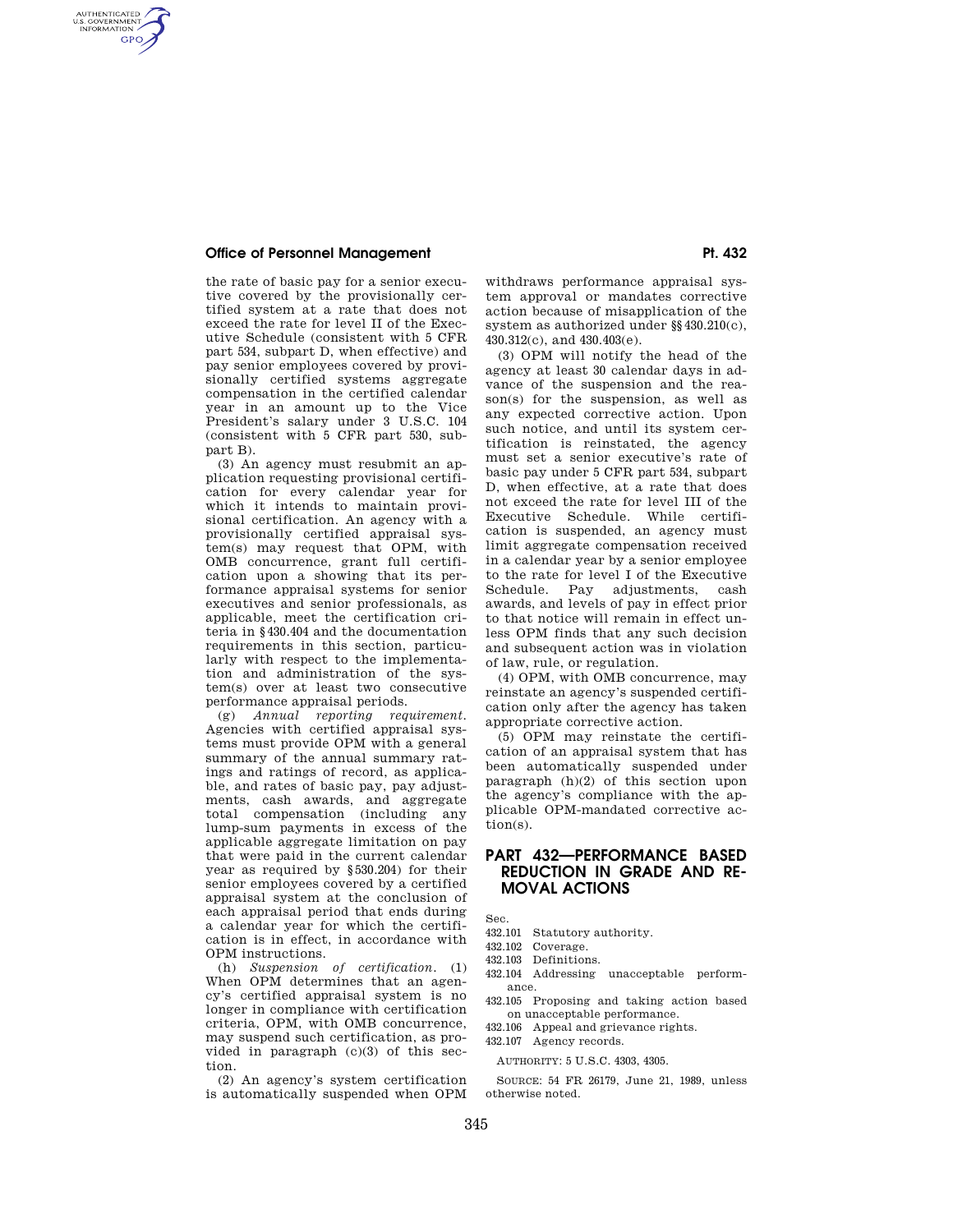# **§ 432.101 Statutory authority.**

This part applies to reduction in grade and removal of employees covered by the provisions of this part based solely on performance at the unacceptable level. 5 U.S.C. 4305 authorizes the Office of Personnel Management to prescribe regulations to carry out the purposes of title 5, chapter 43, United States Code, including 5 U.S.C. 4303, which covers agency actions to reduce in grade or remove employees for unacceptable performance. (The provisions of 5 U.S.C. 7501 *et seq.,* may also be used to reduce in grade or remove employees. See part 752 of this chapter.)

[58 FR 65533, Dec. 15, 1993]

## **§ 432.102 Coverage.**

(a) *Actions covered.* This part covers reduction in grade and removal of employees based on unacceptable performance.

(b) *Actions excluded.* This part does not apply to:

(1) The reduction in grade of a supervisor or manager who has not completed the probationary period under 5 U.S.C.  $3321(a)(2)$  if such a reduction is based on supervisory or managerial performance and the reduction is to the grade held immediately before becoming a supervisor or manager in accordance with 5 U.S.C. 3321(b);

(2) The reduction in grade or removal of an employee in the competitive service who is serving a probationary or trial period under an initial appointment;

(3) The reduction in grade or removal of an employee in the competitive service serving in an appointment that requires no probationary or trial period who has not completed 1 year of current continuous employment in the same or similar position under other than a temporary appointment limited to 1 year or less;

(4) The reduction in grade or removal of an employee in the excepted service who has not completed 1 year of current continuous employment in the same or similar positions;

(5) An action imposed by the Merit Systems Protection Board under the authority of 5 U.S.C. 1206;

(6) An action taken under 5 U.S.C. 7521 against an administrative law judge:

(7) An action taken under 5 U.S.C. 7532 in the interest of national security;

(8) An action taken under a provision of statute, other than one codified in title 5 of the U.S. Code, which excepts the action from the provisions of title 5 of the U.S. Code;

(9) A removal from the Senior Executive Service to a civil service position outside the Senior Executive Service under part 359 of this chapter;

(10) A reduction-in-force governed by part 351 of this chapter;

(11) A voluntary action by the employee;

(12) A performance-based action taken under part 752 of this chapter;

(13) An action that terminates a temporary or term promotion and returns the employee to the position from which temporarily promoted, or to a different position of equivalent grade and pay if the agency informed the employee that it was to be of limited duration;

(14) A termination in accordance with terms specified as conditions of employment at the time the appointment was made; and

(15) An involuntary retirement because of disability under part 831 of this chapter.

(c) *Agencies covered.* This part applies to:

(1) The executive departments listed at  $5$  U.S.C.  $101$ <sup> $\cdot$ </sup>

(2) The military departments listed at  $5$  U.S.C.  $102$ <sup>;</sup>

(3) Independent establishments in the executive branch as described at 5 U.S.C. 104, except for a Government corporation; and

(4) The Government Printing Office.

(d) *Agencies excluded.* This part does not apply to:

(1) A Government corporation;

(2) The Central Intelligence Agency;

(3) The Defense Intelligence Agency;

(4) The National Security Agency;

(5) Any executive agency or unit thereof which is designated by the President and the principal function of which is the conduct of foreign intelligence or counterintelligence activities;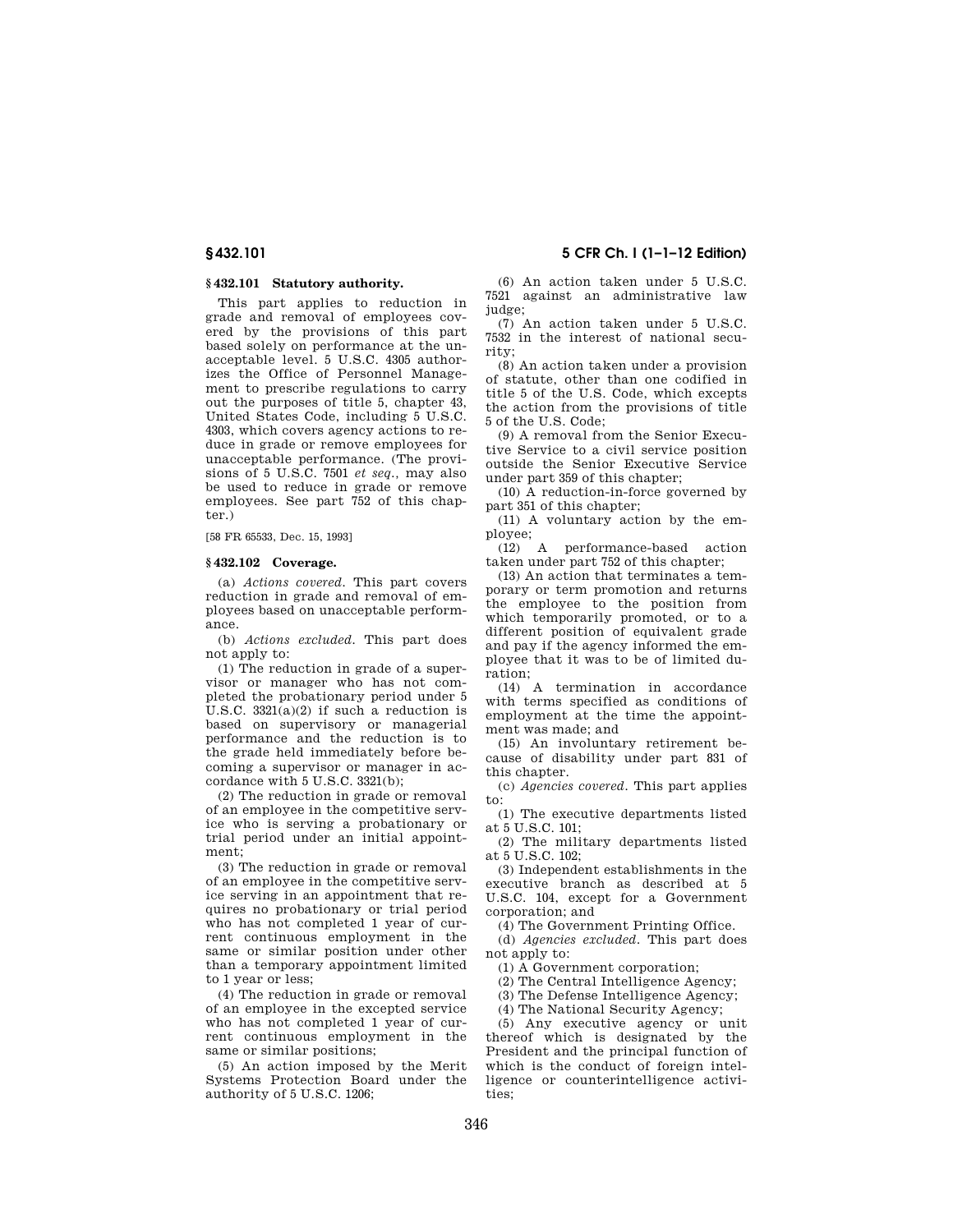## **Office of Personnel Management § 432.103**

(6) The General Accounting Office;

(7) The U.S. Postal Service; and

(8) The Postal Rate Commission.

(e) *Employees covered.* This part applies to individuals employed in or under a covered agency as specified at §432.102(c) except as listed in §432.102(f).

(f) *Employees excluded.* This part does not apply to:

(1) An employee in the competitive service who is serving a probationary or trial period under an initial appointment;

(2) An employee in the competitive service serving in an appointment that requires no probationary or trial period, who has not completed 1 year of current continuous employment in the same or similar positions under other than a temporary appointment limited to 1 year or less;

(3) An employee in the excepted service who has not completed 1 year of current continuous employment in the same or similar positions;

(4) An employee outside the United States who is paid in accordance with local native prevailing wage rates for the area in which employed;

(5) An individual in the Foreign Service of the United States;

(6) An employee who holds a position with the Veterans Health Administration which has been excluded from the competitive service by or under a provision of title 38, United States Code, unless such employee was appointed to such a position under section 7401(3) of title 38;

(7) An administrative law judge appointed under 5 U.S.C. 3105;

(8) An individual in the Senior Executive Service;

(9) An individual appointed by the President;

(10) An employee occupying a position in Schedule C as authorized under part 213 of this chapter;

(11) A reemployed annuitant;

(12) A technician in the National Guard described in 5 U.S.C. 8337(h)(1), employed under section 709(b) of title 32;

(13) An individual occupying a position in the excepted service for which employment is not reasonably expected to exceed 120 calendar days in a consecutive 12 month period; and

(14) A manager or supervisor returned to his or her previously held grade pursuant to  $5 \text{ U.S.C. } 3321 \text{ (a)}(2)$ and (b).

[54 FR 26179, June 21, 1989, as amended at 57 FR 10125, Mar. 24, 1992; 57 FR 20042, May 11, 1992; 58 FR 13192, Mar. 10, 1993; 58 FR 65533, Dec. 15, 1993]

# **§ 432.103 Definitions.**

For the purpose of this part—

(a) *Acceptable performance* means performance that meets an employee's performance requirement(s) or standard(s) at a level of performance above ''unacceptable'' in the critical element(s) at issue.

(b) *Critical element* means a work assignment or responsibility of such importance that unacceptable performance on the element would result in a determination that an employee's overall performance is unacceptable.

(c) *Current continuous employment*  means a period of employment or service immediately preceding an action under this part in the same or similar positions without a break in Federal civilian employment of a workday.

(d) *Opportunity to demonstrate acceptable performance* means a reasonable chance for the employee whose performance has been determined to be unacceptable in one or more critical elements to demonstrate acceptable performance in the critical element(s) at issue.

(e) *Reduction in grade* means the involuntary assignment of an employee to a position at a lower classification or job grading level.

(f) *Removal* means the involuntary separation of an employee from employment with an agency.

(g) *Similar positions* mean positions in which the duties performed are similar in nature and character and require substantially the same or similar qualifications, so that the imcumbents could be interchanged without significant training or undue interruption to the work.

(h) *Unacceptable performance* means performance of an employee that fails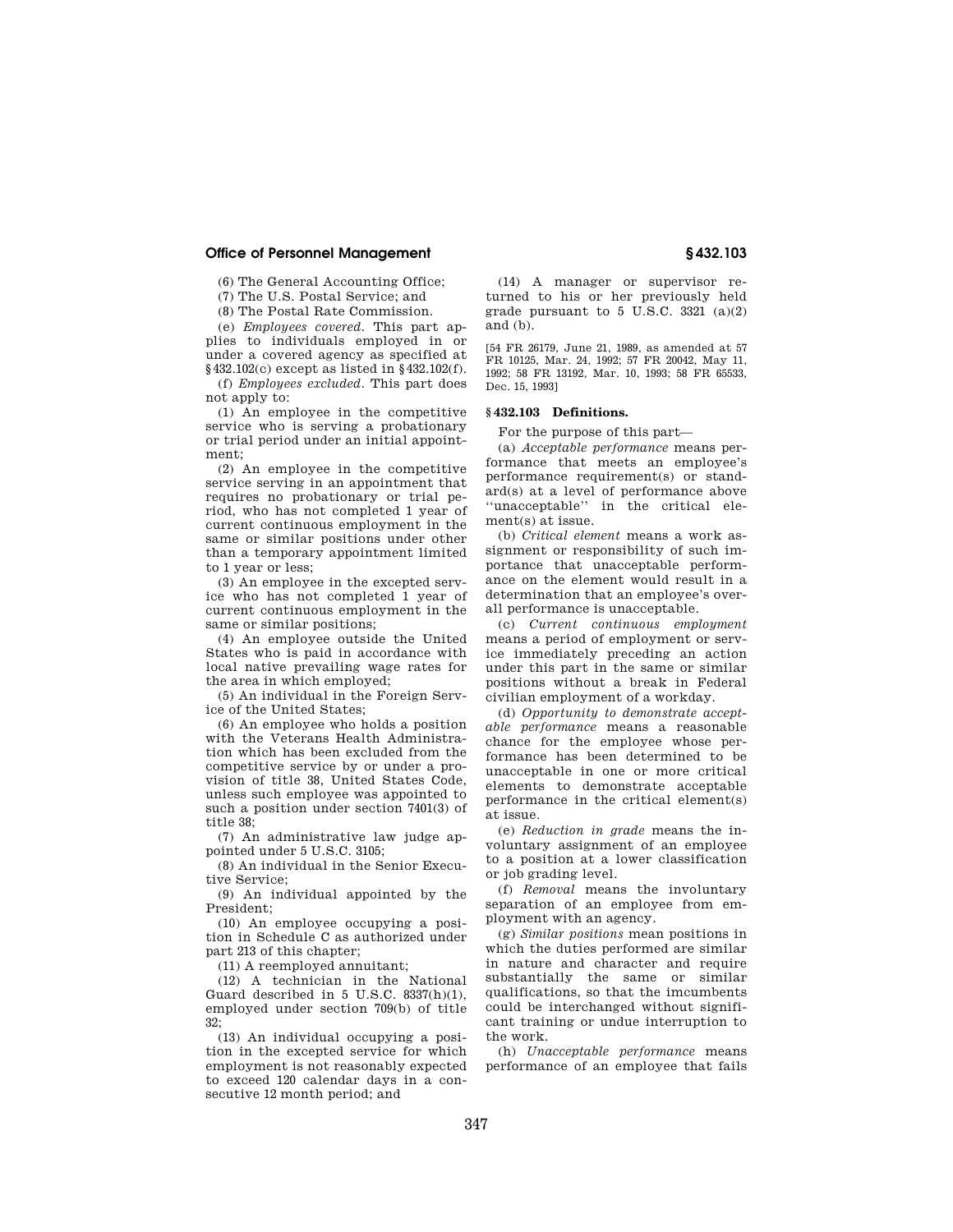to meet established performance standards in one or more critical elements of such employee's position.

[54 FR 26179, June 21, 1989, as amended at 54 FR 49076, Nov. 29, 1989; 55 FR 25950, June 26, 1990; 57 FR 23045, June 1, 1992; 57 FR 60717, Dec. 22, 1992; 58 FR 65534, Dec. 15, 1993; 60 FR 43946, Aug. 23, 1995]

#### **§ 432.104 Addressing unacceptable performance.**

At any time during the performance appraisal cycle that an employee's performance is determined to be unacceptable in one or more critical elements, the agency shall notify the employee of the critical element(s) for which performance is unacceptable and inform the employee of the performance requirement(s) or standard(s) that must be attained in order to demonstrate acceptable performance in his or her position. The agency should also inform the employee that unless his or her performance in the critical element(s) improves to and is sustained at an acceptable level, the employee may be reduced in grade or removed. For each critical element in which the employee's performance is unacceptable, the agency shall afford the employee a reasonable opportunity to demonstrate acceptable performance, commensurate with the duties and responsibilities of the employee's position. As part of the employee's opportunity to demonstrate acceptable performance, the agency shall offer assistance to the employee in improving unacceptable performance.

[55 FR 25950, June 26, 1990, as amended at 58 FR 65534, Dec. 15, 1993]

#### **§ 432.105 Proposing and taking action based on unacceptable performance.**

(a) *Proposing action based on unacceptable performance.* (1) Once an employee has been afforded a reasonable opportunity to demonstrate acceptable performance pursuant to §432.104, an agency may propose a reduction-in-grade or removal action if the employee's performance during or following the opportunity to demonstrate acceptable performance is unacceptable in 1 or more of the critical elements for which the employee was afforded an oppor-

# **§ 432.104 5 CFR Ch. I (1–1–12 Edition)**

tunity to demonstrate acceptable performance.

(2) If an employee has performed acceptably for 1 year from the beginning of an opportunity to demonstrate acceptable performance (in the critical element(s) for which the employee was afforded an opportunity to demonstrate acceptable performance), and the employee's performance again becomes unacceptable, the agency shall afford the employee an additional opportunity to demonstrate acceptable performance before determining whether to propose a reduction in grade or removal under this part.

(3) A proposed action may be based on instances of unacceptable performance which occur within a 1 year period ending on the date of the notice of proposed action.

(4) An employee whose reduction in grade or removal is proposed under this part is entitled to:

(i) *Advance notice.* (A) The agency shall afford the employee a 30 day advance notice of the proposed action that identifies both the specific instances of unacceptable performance by the employee on which the proposed action is based and the critical element(s) of the employee's position involved in each instance of unacceptable performance.

(B) An agency may extend this advance notice period for a period not to exceed 30 days under regulations prescribed by the head of the agency. An agency may extend this notice period further without prior OPM approval for the following reasons:

(*1*) To obtain and/or evaluate medical information when the employee has raised a medical issue in the answer to a proposed reduction in grade or removal;

(*2*) To arrange for the employee's travel to make an oral reply to an appropriate agency official, or the travel of an agency official to hear the employee's oral reply;

(*3*) To consider the employee's answer if an extention to the period for an answer has been granted (e.g., because of the employee's illness or incapacitation);

(*4*) To consider reasonable accommodation of a handicapping condition;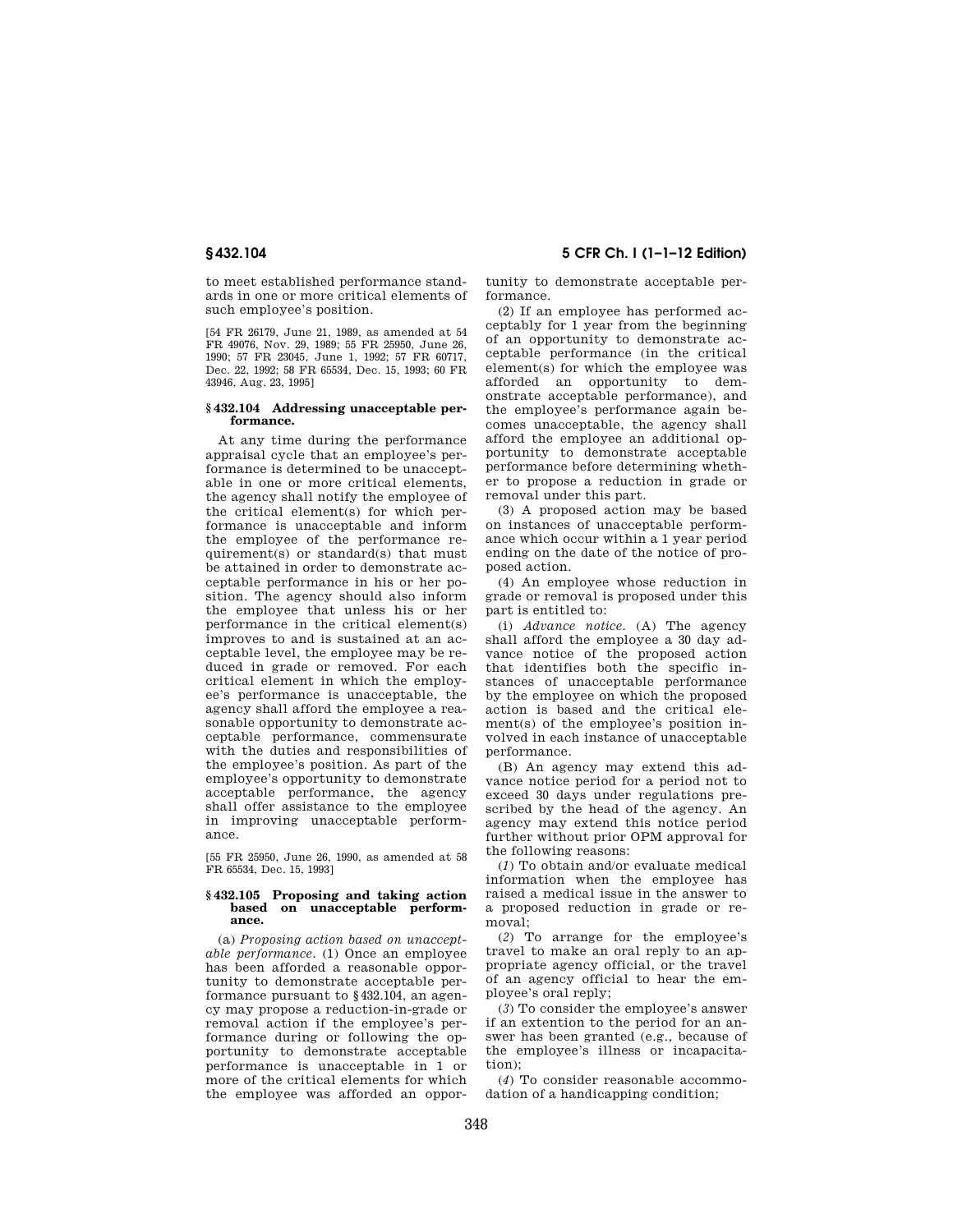# **Office of Personnel Management § 432.106**

(*5*) If agency procedures so require, to consider positions to which the employee might be reassigned or reduced in grade; or

(*6*) To comply with a stay ordered by a member of the Merit Systems Protection Board under 5 U.S.C. 1208(b).

(C) If an agency believes that an extension of the advance notice period is necessary for another reason, it may request prior approval for such extension from the Chief, Family Programs and Employee Relations Division, Office of Labor Relations and Workforce Performance, Personnel Systems and Oversight Group, Office of Personnel Management, 1900 E Street NW., Washington, DC 20415.

(ii) *Opportunity to answer.* The agency shall afford the employee a reasonable time to answer the agency's notice of proposed action orally and in writing.

(iii) *Representation.* The agency shall allow the employee to be represented by an attorney or other representative. An agency may disallow as an employee's representative an individual whose activities as a representative would cause a conflict of interest or position or an employee whose release from his or her official position would give rise to unreasonable costs to the Government or whose priority work assignment precludes his or her release from official duties.

(iv) *Consideration of medical conditions.* The agency shall allow an employee who wishes to raise a medical condition which may have contributed to his or her unacceptable performance to furnish medical documentation (as defined in §339.102 of this chapter of the condition for the agency's consideration. Whenever possible, the employee shall supply this documentation following the agency's notification of unacceptable performance under §432.104. If the employee offers such documentation after the agency has proposed a reduction in grade or removal, he or she shall supply this information in accordance with  $§432.105(a)(4)(ii)$ . In considering documentation submitted in connection with the employee's claim of a medical condition, the agency may require or offer a medical examination in accordance with the criteria and procedures of part 339 of this chapter, and shall be aware of the affirmative

obligations of 29 CFR 1613.704. If the employee who raises a medical condition has the requisite years of service under the Civil Service Retirement System or the Federal Employees Retirement System, the agency shall provide information concerning application for disability retirement. As provided at §831.501(d) of this chapter, an employee's application for disability retirement shall not preclude or delay any other appropriate agency decision or personnel action.

(b) *Final written decision.* The agency shall make its final decision within 30 days after expiration of the advance notice period. Unless proposed by the head of the agency, such written decision shall be concurred in by an employee who is in a higher position than the person who proposed the action. In arriving at its decision, the agency shall consider any answer of the employee and/or his or her representative furnished in response to the agency's proposal. A decision to reduce in grade or remove an employee for unacceptable performance may be based only on those instances of unacceptable performance that occurred during the 1 year period ending on the date of issuance of the advance notice of proposed action under  $§432.105(a)(4)(i)$ . The agency shall issue written notice of its decision to the employee at or before the time the action will be effective. Such notice shall specify the instances of unacceptable performance by the employee on which the action is based and shall inform the employee of any applicable appeal and/or grievance rights.

[54 FR 26179, June 21, 1989. Redesignated and amended at 54 FR 49076, Nov. 29, 1989. Redesignated and amended at 58 FR 65534, Dec. 15, 1993]

#### **§ 432.106 Appeal and grievance rights.**

(a) *Appeal rights.* An employee covered under §432.102(e) who has been removed or reduced in grade under this part may appeal to the Merit Systems Protection Board if the employee is:

(1) In the competitive service and has completed a probationary or trial period;

(2) In the competitive service serving in an appointment which is not subject to a probationary or trial period, and